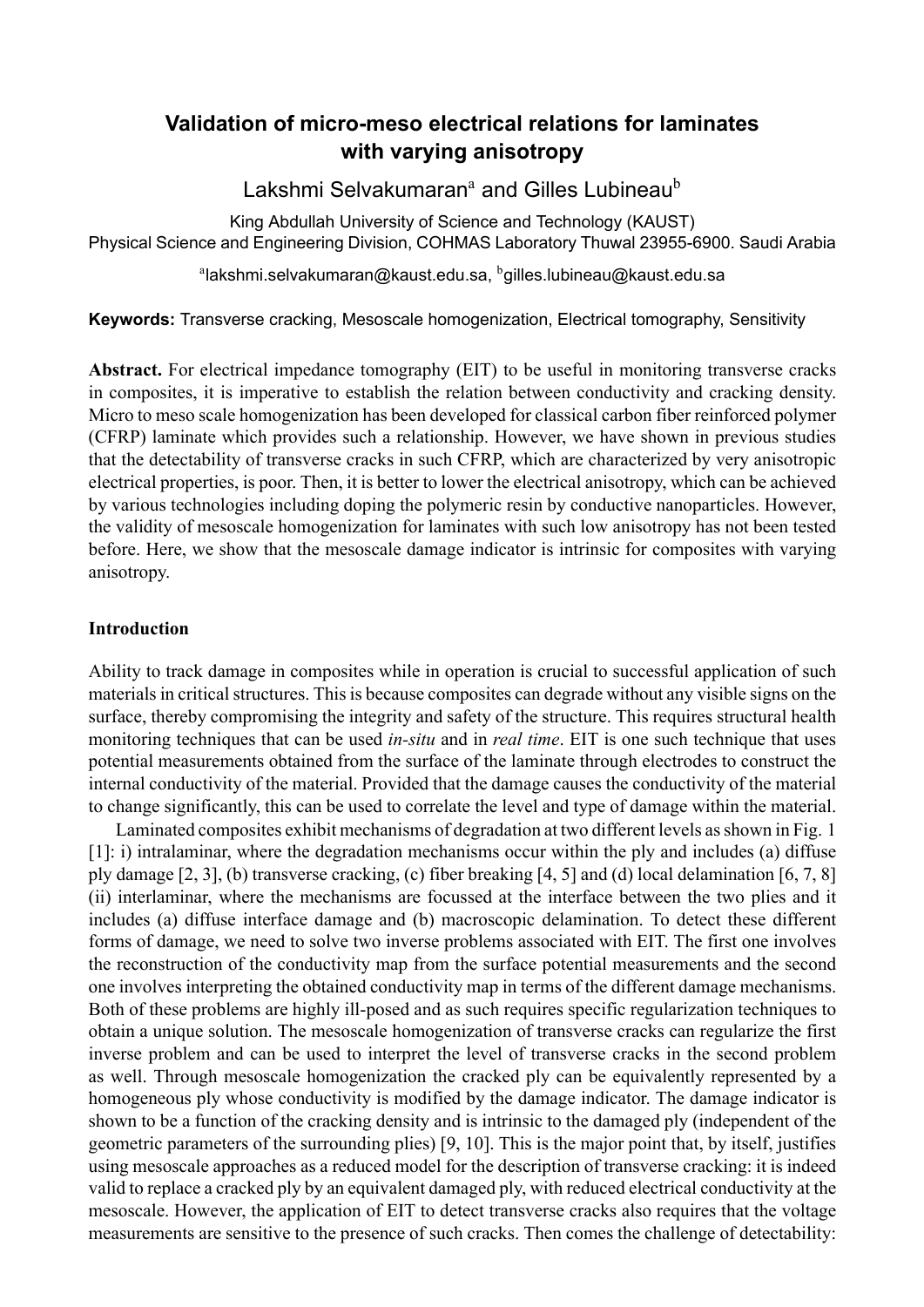<span id="page-1-0"></span>how can we ensure that voltage measurements from the outer skins will be sensitive enough to probe the transverse cracks in the inner plies?



Fig. 1: Different types of damage in CFRP laminate

Classical CFRP laminates display very high level of anisotropy and are also characterized by poor detectability [11]. That means transverse cracks in such laminates are hard to detect. Reducing the anisotropy ratio has been shown to improve the detectability. Anisotropy ratio can be reduced by improving the conductivity of the matrix by doping them with conductive nanoparticles. However, at such low a[niso](#page-7-2)tropy ratios, we are yet to investigate whether the intrinsic feature of the relationship between equivalent damage and the cracking rate still holds. This is important as the mesoscale homogenization is valid only if the obtained description is intrinsic. By intrinsic, we mean that the developed damage indicator is independent on the material and geometric properties of the surrounding plies. The current paper focusses on validating the intrinsic property for laminates with varying anisotropy ratio.

We begin with the description of the electrical behavior of a composite ply and the classification of the different families of composite laminates in the first section. Also, we describe the mesoscale homogenization of transverse cracks followed by the definition of detectability of transverse cracks. In the second section we discuss the study of the intrinsic feature of the mesoscale homogenization for different anisotropic ratios.

#### **Mesoscale homogenization and detectability of transverse cracks**

**Electrical behavior of a single composite ply:** The electrical behavior of composite plies is usually highly anisotropic [12, 13, 14]. the conductivity tensor **Σ** *◦* of a composite ply, before the development of any damage, is assumed to be a diagonal operator [15]:

$$
\underline{\Sigma}^{\circ} = \begin{bmatrix} \Sigma_1^{\circ} & 0 & 0 \\ 0 & \Sigma_2^{\circ} & 0 \\ 0 & 0 & \Sigma_3^{\circ} \end{bmatrix}_{(e_1, e_2, e_3)}, \qquad (1)
$$

where  $(e_1, e_2, e_3)$  denotes the local coordinate system with respect to the ply,  $e_1$  denotes the fiber direction,  $e_2$  and  $e_3$  represent the transverse and through-thickness directions, respectively.

In CFRPs, carbon fibers are electrically conductive in nature with conductivity in the order of  $10<sup>5</sup>$  S/m [16, 17] while the polymer matrix is a very good insulator with conductivity in the range of 10*−*<sup>13</sup>*−*10*−*<sup>10</sup> S/m [18, 19]. The conductivity in the longitudinal direction is mainly due to the conductivity along the fibers. We observe conductivity along the transverse and through-thickness directions from con[tact](#page-7-5)[s be](#page-7-6)tween fibers. However, the presence of matrix-rich interlamina makes the ply more conductive along t[he i](#page-7-7)[n-pl](#page-7-8)ane transverse direction than in the thickness direction. Thus, conductivity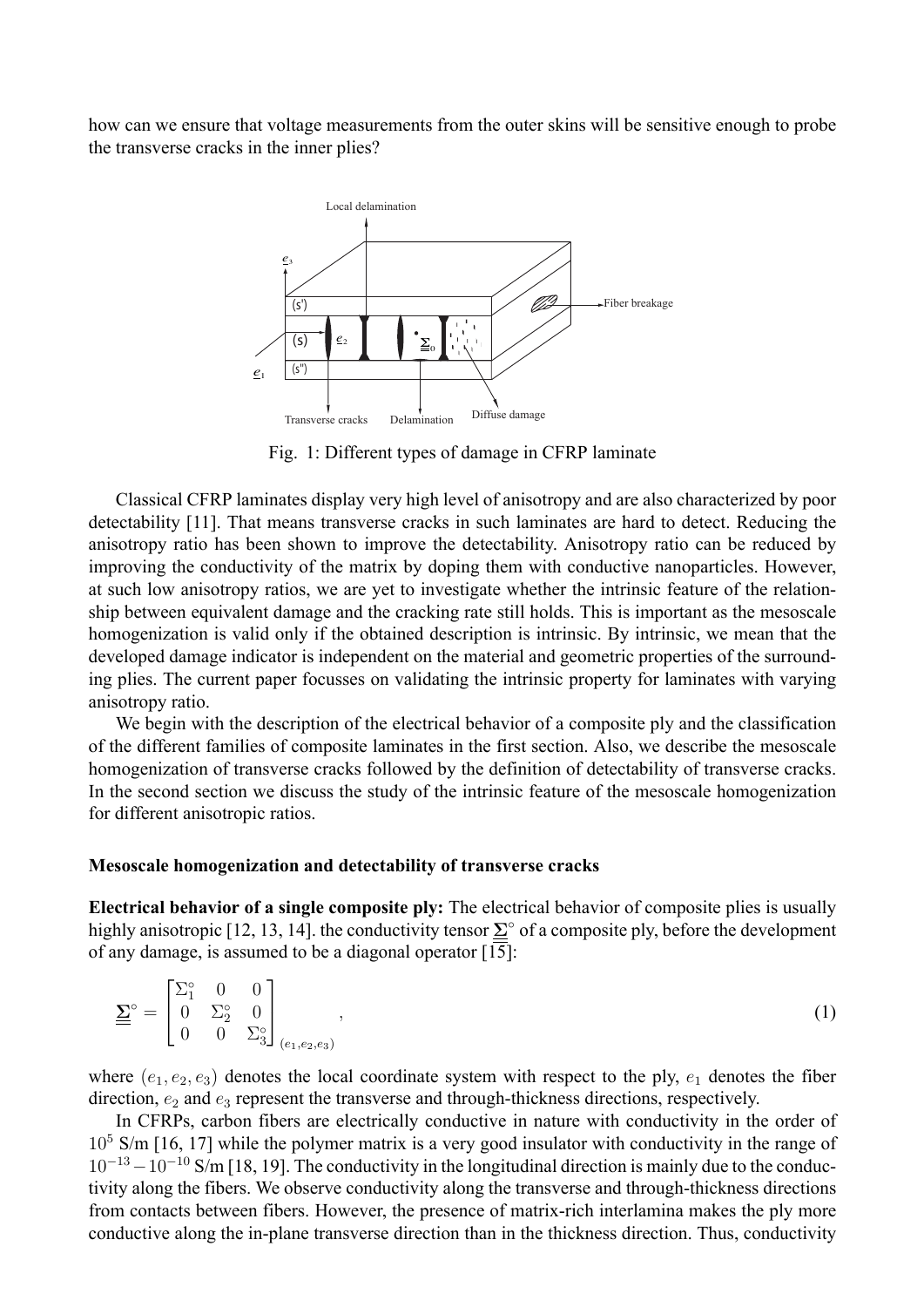<span id="page-2-0"></span>

| Material    | Nanomat.                 | Vol. fr. | $\Sigma^{\circ}$ (S/m) | $\Sigma^{\circ}_{2}$ (S/m) | $\Sigma_3^{\circ}$ (S/m) | $\lambda$ | $\lambda_t$ | Ref.               |
|-------------|--------------------------|----------|------------------------|----------------------------|--------------------------|-----------|-------------|--------------------|
| <b>CFRP</b> | $\overline{\phantom{a}}$ | 0.4      | 3700                   | 0.666                      | 0.0592                   | 5555.56   | 11.25       | [14]               |
|             | $\overline{\phantom{a}}$ | 0.47     | 4600                   | 5.06                       | 1.012                    | 909.09    | 5           | [14]               |
|             | $\overline{\phantom{a}}$ | 0.63     | 2439                   | 58.8                       | 1.02                     | 41.48     | 57.65       | [21]               |
|             | -                        | 0.66     | 1639.3                 | 41.67                      | 30.3                     | 39.3      | 1.38        | $[21]$             |
|             |                          | 0.62     | 5500                   | 203.5                      | 20.9                     | 27.02     | 9.74        | [14]               |
| Doped CFRP  | 3% CB-CC                 | 0.654    | 1961                   | 90.9                       | 55.56                    | 21.6      | 2.6         | $\lceil 21 \rceil$ |
|             | 1% CNT                   |          | 158.73                 | 17.47                      | 2.11                     | 9.1       | 8.28        | $[22]$             |
| Doped GFRP  | 2% CB                    | 0.62     | $7.69\times10^{-4}$    | $1.68\times10^{-4}$        | $7.9\times10^{-6}$       | 4.6       | 21.27       | [23]               |
|             | 2% CB-CC                 | 0.6      | $3.89\times10^{-3}$    | $1.2 \times 10^{-3}$       | $3\times10^{-5}$         | 3.24      | 40          | [23]               |
|             | 7% CB                    | 0.3      | 1.25                   | 0.4                        | 1.11                     | 3.125     | 0.36        | $\lceil 24 \rceil$ |

Table 1: Typical electrical conductivity values for neat and doped laminates

ratio,  $\lambda$ , which we define a[s](#page-7-12) the ratio of the longitudinal to the in-plane transverse conductivity, is large for a CFRP. Doping the epoxy with conductive nanoparticles such as carbon nanotubes (CNT[\)](#page-7-13) or carbon black particles improves the conductivity of the epoxy, thereby improving the conductivity in the transverse direction. This decreases *λ*. In the case of Glass-Fiber Reinforced Plastic (GFRP), both the matrix and the glass fibers [20] are insulators. Using nano-modified epoxy improves the conductivity of the matrix, thus resulting in more conductivity in the transverse direction. This decreases  $\lambda$  as well.

We also define  $\lambda_t$  which is the r[atio](#page-7-14) of the transverse and through-thickness conductivity. Typical values of  $\lambda$  and  $\lambda_t$  for neat and nano-doped laminates are shown in Table 1, respectively. From Table 1, one observes that  $\lambda$ , varies from 3 to 6000 and  $\lambda_t$  varies between 0.3-60. In terms of the different families of composites, Fig. 2 shows that neat CFRPs exhibit high anisotropy whereas nano-doped GFRPs exhibit the least.



Fig. 2: Variation of  $\lambda$  in typical unidirectional plies (with references)

**Mesoscale modeling of transverse cracks:** Transverse cracks are cracks that are parallel to the fibers and run through the thickness of the ply. They represent the primary source of degradation in the transverse direction. These cracks are usually periodically distributed. They are thus monitored by counting the number of cracks over a gage length and can be represented by a dimensionless cracking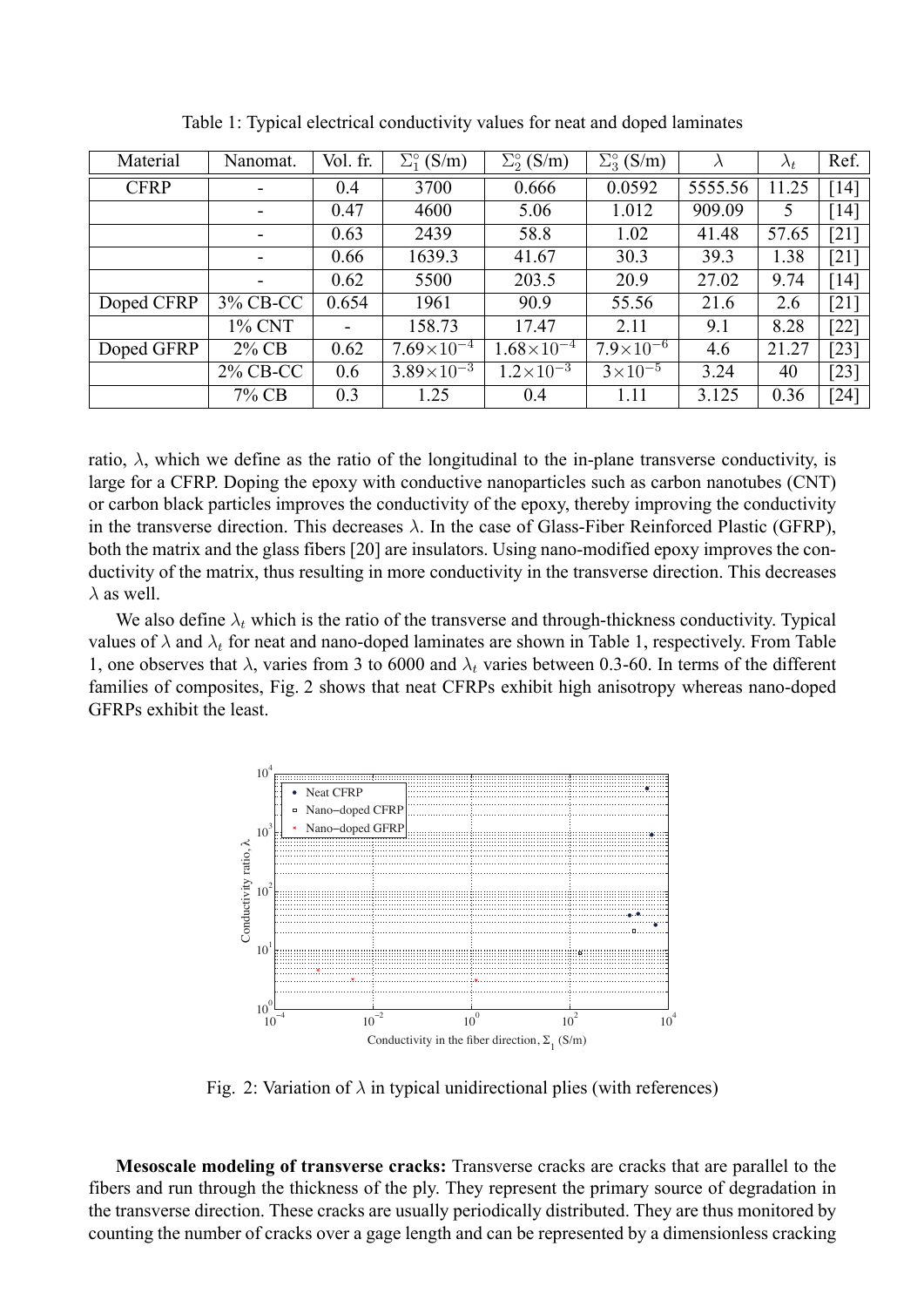density:

$$
\rho = \frac{H}{L},\tag{2}
$$

where *H* is the thickness of the cracked ply and *L* is the average spacing between the cracks. Experiments have shown that the level of transverse cracking saturates at  $\rho = 0.8 - 1.2$  beyond which local delamination initiates at the tips of these cracks [6, 7, 8].

These microcracks are discrete discontinuities and mesoscale homogenization is a viable approach to represent the effect of these defects globally at the ply scale. This is done through the introduction of global variables that relate *ρ* to properties att[he](#page-6-5) [p](#page-6-6)l[y](#page-6-7) level such as conductivity/stiffness under the condition that the energy is equivalent between the two scales. In [9, 10], an electrical mesomodel was developed based on homogenization to describe the effect of *ρ* on the electrical conductivity of the laminate. The cracked ply is equivalently represented by a homogeneous ply with electrical properties modified by the damage indicator, *d<sup>e</sup>* (Fig. 3 (a)).

<span id="page-3-0"></span>

Fig. 3: (a) Mesoscale Homogenization, (b) Relationship between *d<sup>e</sup>* and *ρ*

The transverse cracks modify the transverse electrical conductivity  $\Sigma_2 = \Sigma_2^{\circ}(1 - d_e)$  of the ply with a level of change directly related to the level of cracking, *ρ*. Fig. 3 (b) shows *d<sup>e</sup>* as a function of the dimensionless cracking density  $\rho$  for a standard cross-ply CFRP laminate with  $\Sigma_1 = 5500$  S/m,  $\Sigma_2 = 203.5$  S/m,  $\Sigma_3 = 20.9$  S/m. This damage indicator was shown to be intrinsic, meaning that the evolution of *d<sup>e</sup>* depends only on the cracked state of the ply and not [o](#page-3-0)n the geometric and material parameters of the surrounding plies. This makes the model generic, in that it can be applied to any laminate structure.

**Detectability of transverse cracks through electrical measurements:** Successful application of EIT to identify damage in composites is only possible if the damage is detectable through the surface voltage measurements, i.e. the measurements are sensitive to the different damage mechanisms. Since conductivity of composites is anisotropic, the sensitivity of the measurements with respect to the various damage mechanisms are different and direction-dependent. Transverse cracks are said to be detectable if the change in the electrical energy due to the introduction of these cracks exceeds (i) the resolution of the measuring instruments and (ii) the level of noise in the measurements. In [11] detectability of transverse cracks in laminates with different anisotropy ratio was quantified by calculating sensitivity as the relative change in voltage produced for 10% change in transverse conductivity. We refer the reader to [11] for a complete description of sensitivity and experimental set-up.

For the cross-ply and quasi-isotropic laminates, it was shown that sensitivity reduces drastic[ally](#page-7-2) with increasing conductivity ratio (Fig. 4). If we consider a conservative minimum threshold of 10% change in the voltage [me](#page-7-2)asurements for accurate/reliable detection, then the maximum feasible  $\lambda$ reduces to 3. This means that, when going to applications, it is very likely that even CFRPs will have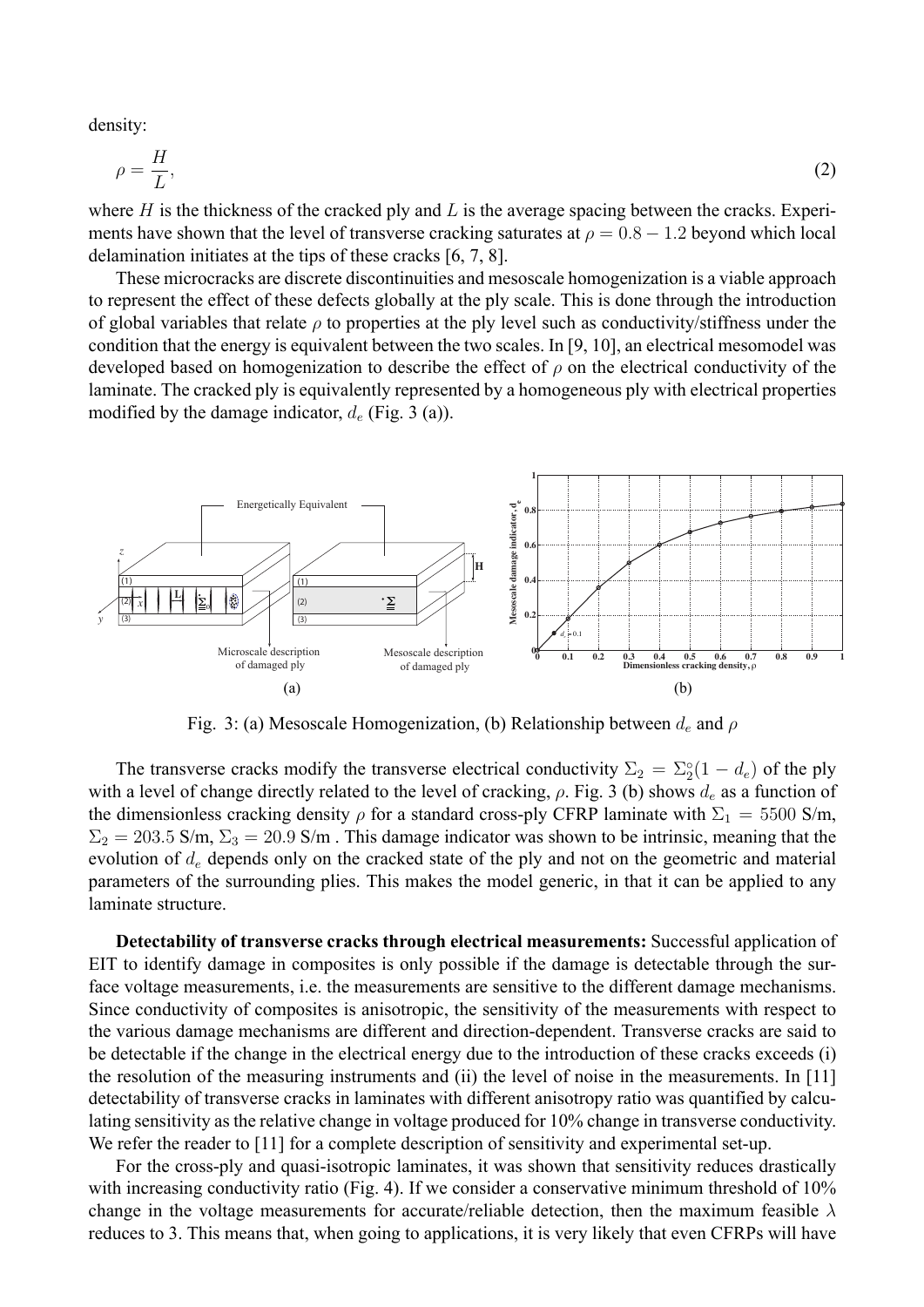to be doped with nanoparticles to make the electrical anisotropy much less than usual. However, the intrinsic nature of the damage indicator obtained through the mesoscale homogenization has not been validated for composites with varying anisotropic ratio. This is important as the mesoscale analysis is valid only if the damage variable is intrinsic. In the next section, we try to study the intrinsic nature of the mesoscale damage indicator for samples with conductivities as described in Table 1.



Fig. 4: Relationship between sensitivity and *λ* for 10% change in transverse conductivity of the 90*◦* layer in various types of laminates (cross-ply and quasi-isotropic) and various electrical current configurations (2 pair, 1 pair and oblique) (see [11] for details)

#### **Study: Validation of intrinsic feature for [diff](#page-7-2)erent composites**

The damage parameter, *d<sup>e</sup>* by definition is dependent on the material parameters of the ply *P*, the dimensionless cracking density *ρ* and all the geometrical parameters of the surrounding plies *{*Ω *′ ,* Ω"*}geom* (stacking sequence, orientation and thickness). Thus, a general expression for *d<sup>e</sup>* would be

$$
d_e(\rho; P; \{\Omega', \Omega''\}_{geom})
$$
\n<sup>(3)</sup>

However for the mesoscale description to be valid,  $d_e$  must be independent of  $\{ \Omega', \Omega'' \}_{geom}$  and this has been validated for a classical CFRP laminate with an anisotropic ratio of 27 in [9, 10]. Now we check the intrinsic feature for the other families of laminates described in section marked with varying anisotropic ratios. The problem description and solution method can be found in [9, 10] in detail.

**Influence of ply thickness:** For inner plies, the thickness of the bottom (*H′* ) and the top plies (*H*") were varied as  $H' = H'' = [0.5, 1, 2, 4, 8]$ . H and the behavior of the damage variable with c[on](#page-7-0)[duc](#page-7-1)tivities described in Table 1 is determined. Fig. 5 shows that the damage indicator is independent of the thickness of the surrounding plies.

Also, one can see that the damage curves are different for different materials. With careful observation one can see [th](#page-2-0)at [t](#page-5-0)his difference is due to the value of  $\lambda_t$ . The higher  $\lambda_t$ , higher the damage at a given cracking density. This is because when  $\lambda_t$  is smaller, the applied energy diffuses more along the through-thickness direction and hence the damage gets smaller.

Influence of orientation: We study the influence of the orientation of the surrounding plies by varying the orientation of the two outer plies  $(\theta', \theta'')$  as  $\theta' \in [0^0, 30^0, 45^0, 60^0, 90^0]$  and  $\theta'' \in [0^0, 30^0,$ 45<sup>0</sup>, 60<sup>0</sup>, 90<sup>0</sup>]. From Fig. 6, we can observe that the damage indicator is independent of the orientation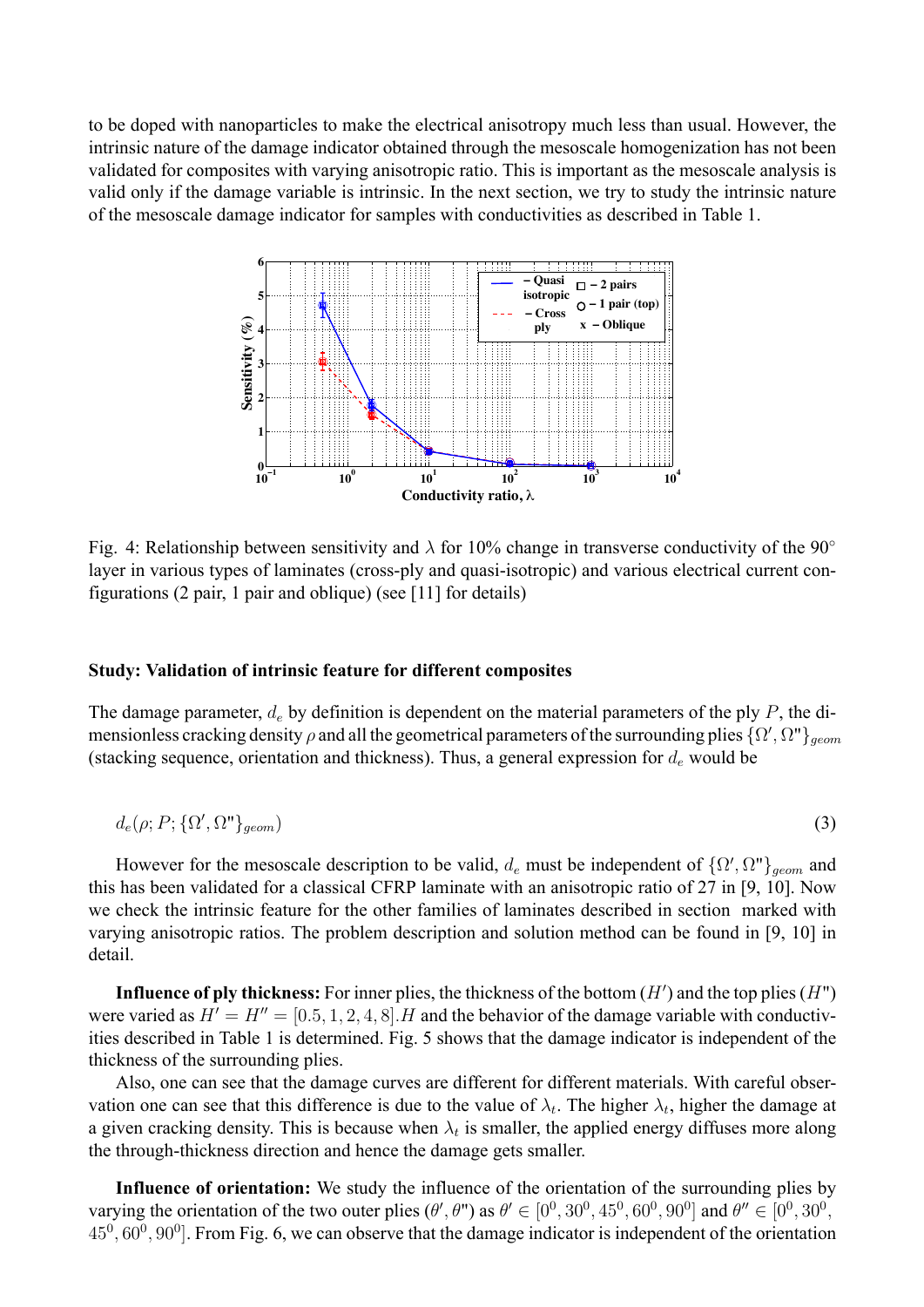<span id="page-5-0"></span>

Fig. 5: Influence of thickness of the outer plies on the damage indicator of degraded inner ply

of surrounding plies as well. Table 2 provides a quantitative measure of the variations in the damage indicator for  $\rho = 0.2$ . It can be seen that the maximum variation is 27%. Although not shown in the paper, the relative variation decreases for increasing *ρ*.



Fig. 6: Influence of orientation of the outer plies on the damage indicator of degraded inner ply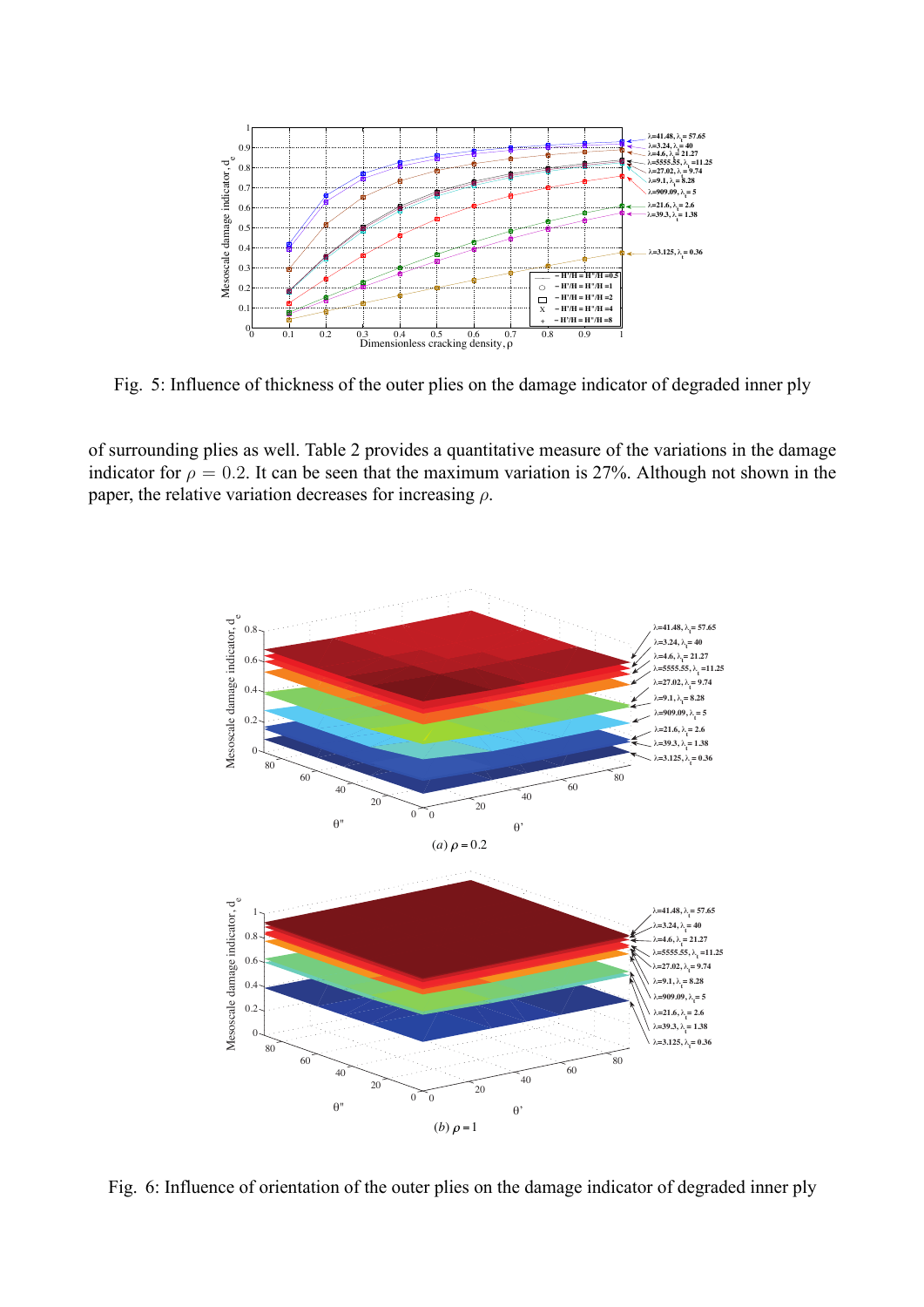| $\lambda$ | $\lambda_t$ | $d_{max}$ | $d_{min}$ | Rel.variation $(\%)$ |
|-----------|-------------|-----------|-----------|----------------------|
| 5555.55   | 11.25       | 0.445     | 0.358     | 21.62                |
| 909.09    | 5           | 0.321     | 0.244     | 27.1                 |
| 41.48     | 57.65       | 0.705     | 0.659     | 6.8                  |
| 39.3      | 1.38        | 0.178     | 0.136     | 26.6                 |
| 27.02     | 9.74        | 0.421     | 0.355     | 17                   |
| 21.6      | 2.6         | 0.193     | 0.152     | 23.9                 |
| 9.1       | 8.28        | 0.395     | 0.344     | 13.8                 |
| 4.6       | 21.27       | 0.552     | 0.516     | 6.7                  |
| 3.24      | 40          | 0.653     | 0.630     | 3.6                  |
| 3.125     | 0.36        | 0.093     | 0.081     | 13.3                 |

Table 2: Relative variation in the damage indicator with varying orientations of the surrounding plies for  $\rho = 0.2$ 

## **Conclusion**

We have shown that the mesoscale damage indicator derived for composite laminates with different anisotropic ratios is intrinsic with respect to the geometrical properties of the surrounding plies. We have also shown that the damage curves are dependent on not only *λ* but also on *λ<sup>t</sup>* . The highlight of the current work is that it is shown that all composite laminates can be homogenized under the mesoscale assumption. This is an important result as the mesoscale homogenization helps in regularizing the inverse problem associated with EIT.

## **References**

- <span id="page-6-0"></span>[1] G. Lubineau, A pyramidal modeling scheme for laminates-identification of transverse cracking, International Journal of Damage Mechanics 19 (4) (2010) 499--518.
- <span id="page-6-1"></span>[2] H. Zhang, M. L. Ericson, J. Varna, L. A. Berglund, Transverse single-fibre test for interfacial debonding in composites: 1. Experimental observations, Composites Part A 28 (1997) 309--315.
- <span id="page-6-2"></span>[3] F. Lagattu, M. C. Lafarie-Frenot, Variation of PEEK matrix crystallinity in APC-2 composite subjected to large shearing deformations, Composites Science and Technology 60 (2000) 605-- 612.
- <span id="page-6-3"></span>[4] C. Beetz, The analysis of carbon fibre strength distributions exhibiting multiple modes of failure, Fibre Science and Technology 16 (1982) 45--59.
- <span id="page-6-4"></span>[5] Z. Chi, T. W. Chou, G. Shen, Determination of single fibre strength distribution from fibre bundle testings, Journal of Materials Science 19 (10) (1984) 3319--3324.
- <span id="page-6-5"></span>[6] J. Nairn, S. Hu, The initiation and growth of delaminations induced by matrix microcracks in laminated composites, International journal of fracture 57 (1992) 1--24.
- <span id="page-6-6"></span>[7] S. Ogihara, N. Takeda, Interaction between transverse cracks and delamination during damage progress in CFRP cross-ply laminates, Composites Science and Technology 54 (4) (1995) 395-- 404.
- <span id="page-6-7"></span>[8] J. Zhang, J. Fan, K. P. Herrmann, Delaminations induced by constrained transverse cracking in symmetric composite laminates, International Journal of Solids and Structures 36 (1999) 813-- 846.